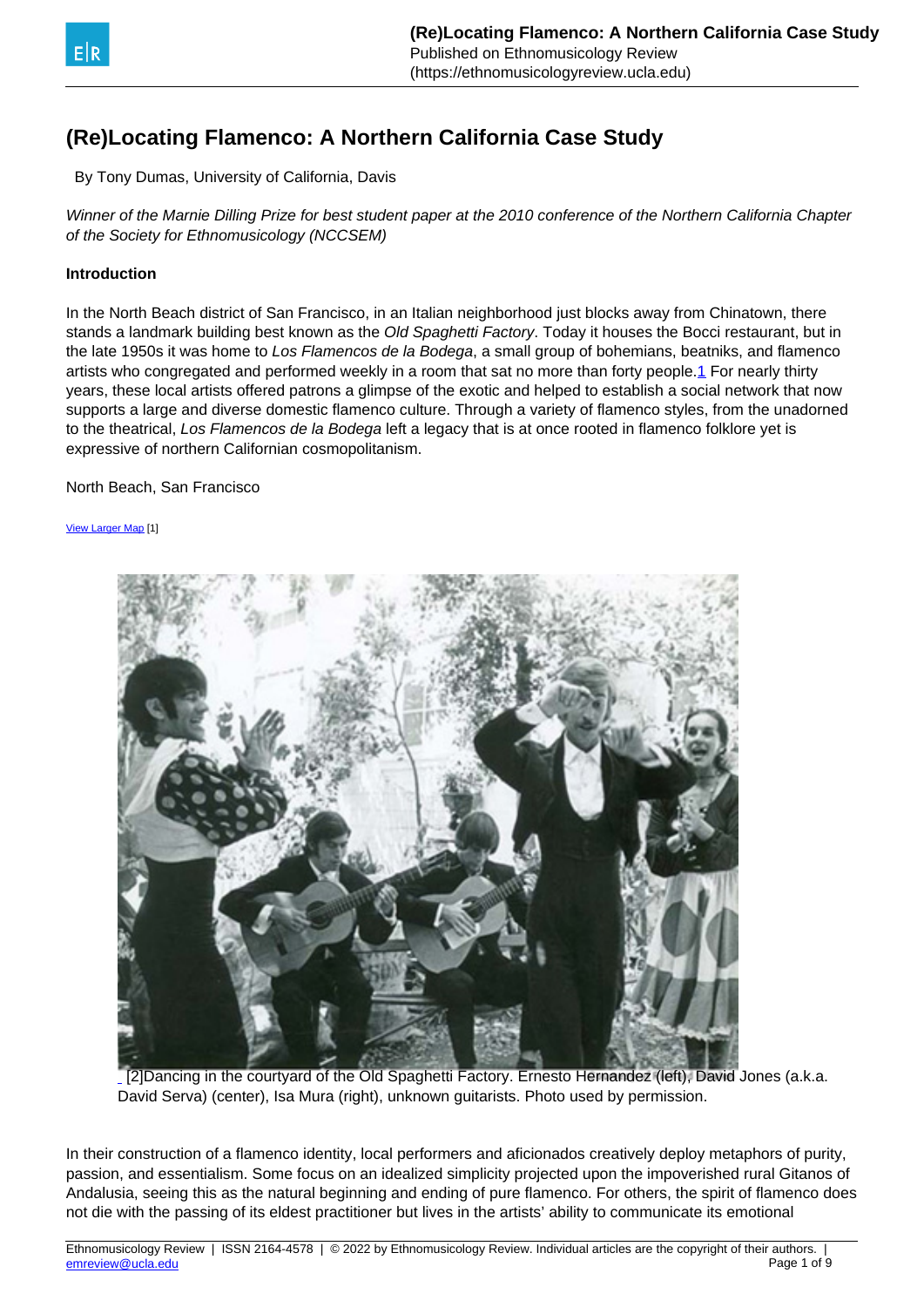<span id="page-1-0"></span>

contagion. For others still, flamenco is but one part of the musical equation of life; significant on its own but able to achieve greater power when combined with other expressive arts. These diverse, often contentious perspectives guide the various styles of flamenco in northern California, which I categorize as Purists, Modernists, and Fusionists[.2](#page-1-0) The motivating forces behind their stylistic (and ideological) differences provide a model for understanding flamenco's diversity as a globally popular genre.

## **Purists: Embodying a Lifestyle**

Just as North Beach was the center of the Beat movement, The Old Spaghetti Factory became a vital meeting and performance space for a bohemian lifestyle. Artistically anti-establishment, the Beats rejected overt materialism and hegemonic heterosexuality. Writers, both foreign and domestic, expressed an affinity for rural Andalusian Gitano lifestyle. The poetry of Spain's Federico Garcia Lorca, 3 which routinely valorized primitivism and projected it upon flamenco and Andalusia, resonated with a generation of California artists who were disillusioned by what they perceived as America's increasing greed and materialism. Rural Andalusia, specifically the town of Morón de la Frontera becamea Mecca for many California artists and the Gitano lifestyle likewise became a symbolic antidote for America's ailing morality.[4](#page-1-0)

Morón de la Frontera

#### [View Larger Map](http://maps.google.com/?ie=UTF8&ll=37.081476,-5.531616&spn=2.177899,3.532104&z=8&source=embed) [3]

In the early 1960s, American author and flamenco aficionado Don Pohren purchased a farmhouse in Morón and opened it to foreigners who wanted to experience pueblo-style flamenco.[5](#page-1-0) There, at Finca Espartero, idealistic American artists found the quaint lifestyle and honest performance aesthetic they were searching for. Conversely, Morón's locals were introduced to waves of foreign tourists, arriving on the eve of America's sexual revolution. Berkeley, CA native, Mica Graña, remembers this clash of cultures:

[Fitting in] meant not looking at the boys, essentially, and keeping our skirts below our knees and our legs crossed. Jill [Snow] and I dressed like the most dowdy housewives. We came in as hippies but I learned within a week that if I wanted to begin to fit in, I needed to get rid of my bell-bottomed pants and halter tops. We started dressing like these matronly housewives because you have more freedom that way... Just sort of following the social mores that were around you. (Personal communication, Graña 2009[\)6](#page-1-0)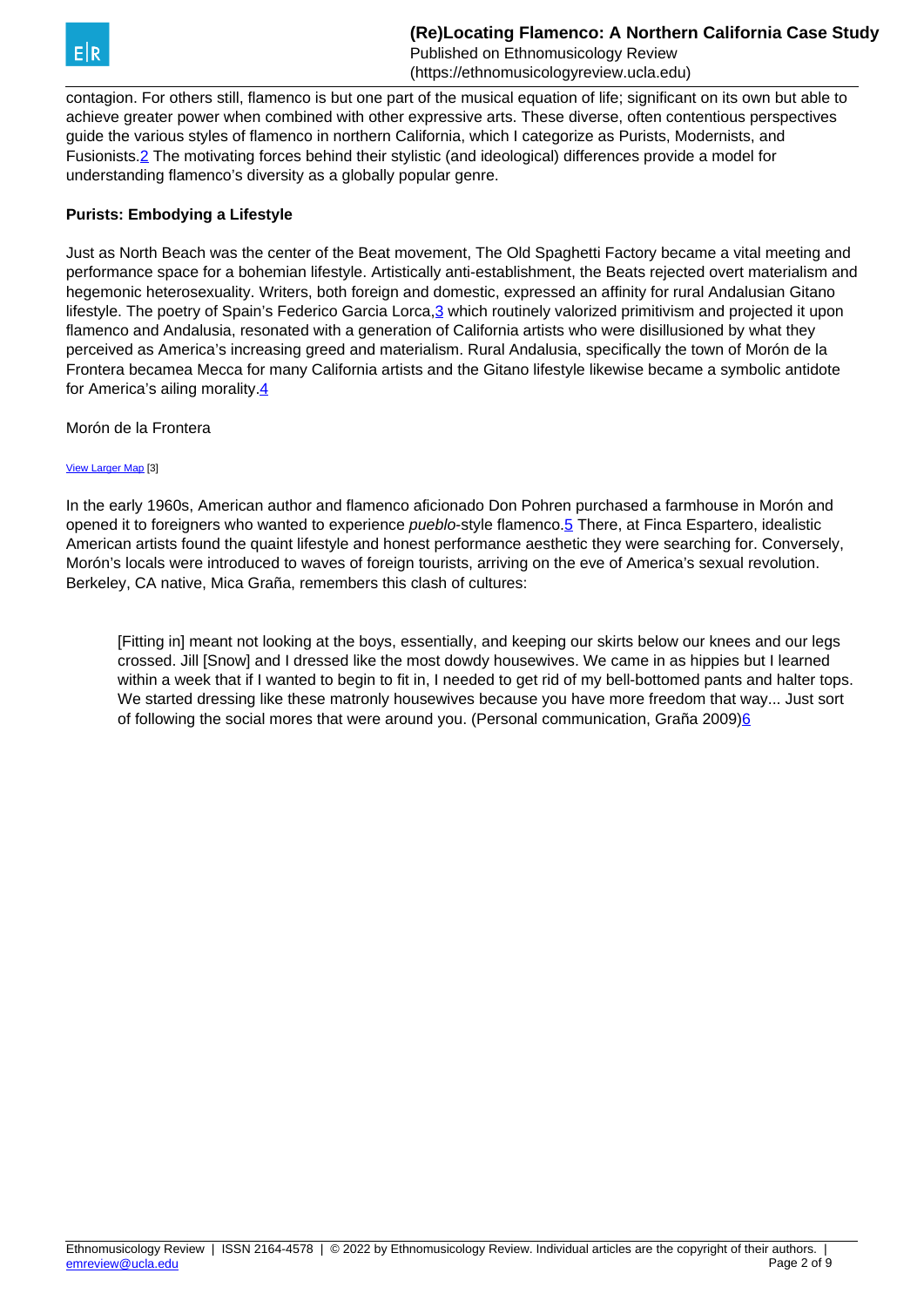

**(Re)Locating Flamenco: A Northern California Case Study** Published on Ethnomusicology Review (https://ethnomusicologyreview.ucla.edu)



Mica Graña standing next to a poster of Diego del Gastor in Berkeley, CA. Photo by Tony Dumas.

Mica and Jill found local acceptance when the Gitano butcher and singer Anzonini del Puerto became their local chaperone:

[It was] like "Anzonini's Finishing School for Young Ladies." The result was if it hadn't been for him, we wouldn't have gotten into anything really because first of all, women didn't hang out in bars. Women didn't go to fiestas unless…it was a family thing or they were actual performers. But we were safe because we had [Anzonini] so then their Gypsy boys were protected from us, presumably, because they weren't going to let these foreign women, you know…and of course as soon as we started being around the music we had no desire to mess with the boys because we would have blown our chances to be around this fabulous music. (Personal communication, Graña 2009)

Many were drawn to Morón's patriarchal guitarist, Diego del Gastor, who "possessed a trait much admired by the gypsies at the time: a complete disregard, even scorn, for money and material possessions" (Pohren 1979:22).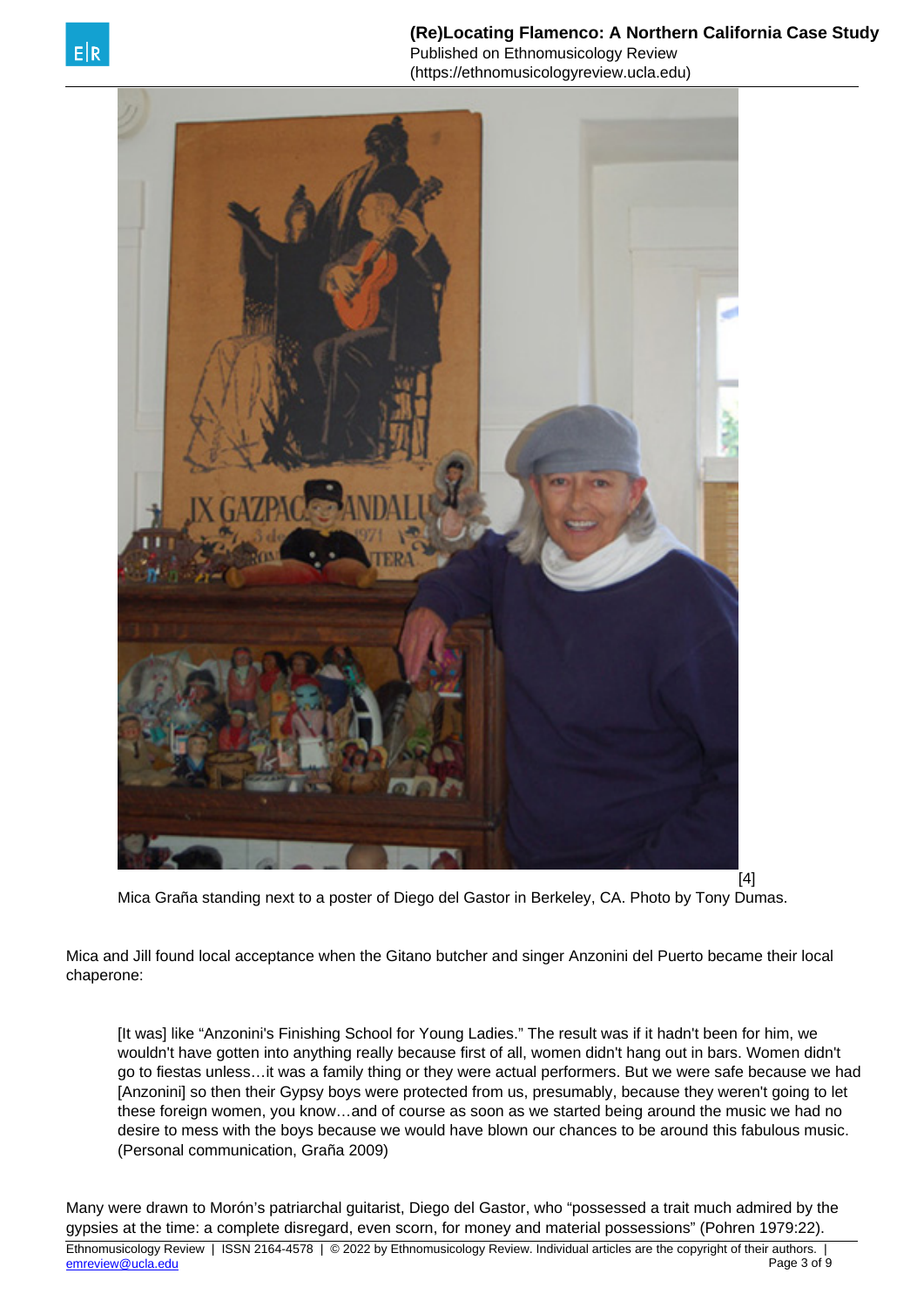<span id="page-3-0"></span>They found Diego's chaste style to be a refreshing alternative to American excess and were attracted to his unadorned performance aesthetic that seemed to parallel Morón's quaint lifestyle. As one Berkeley dancer puts it: "without doing anything, they say so much" (Personal communication, Ayala 2009).

One guitarist in particular, David Jones, a.k.a., David Serva, became Diego's most celebrated protégé,[7](#page-3-0) assimilating the Morón style so faithfully that Diego concluded that Serva must be "an American Gypsy" (Nagin 2000:5)[.8](#page-3-0) Bringing Morón's straightforward style with him, Serva returned to San Francisco in the mid 1960s and quickly became a local folk hero. Through his stories and playing he inspired at least two generations of guitarists and dancers to make regular pilgrimages to Morón and conveyed an aura of purity that contrasted with the more theatrical performances that were common at the time (Personal communication, Paul Shalmy, 2009). Here's an example of the Morón style as played by Diego del Gastor.

# Musical Example: Diego's Morón style

In this example, Diego del Gastor plays a *bulerias*. The structure of bulerias as shown has a major tonic (with an added flat-9th) moving to a major chord a half-step higher on beat 3. That tension resolves back to the altered tonic on beat 10. Notice that Diego stays on that tonic chord throughout while punctuating the 12-count accent pattern (3+3+2+2+2) rhythmically and by adding the Bb (b9) to the tonic. Diego's minimalism respects the driving rhythm and static harmony as if to say "this is all you need."

# **Modern Flamenco: Deterritorialized and Dualistic**

Whereas Serva's playing channels the pueblo-style of Morón, the so-called "modern" style is "unmoored," in the words of local aficionado Paul Shalmy—that is, it lacks a specific regional association, referencing many regional styles as one.<sup>[9](#page-3-0)</sup> Shalmy's undestanding centers on the widespread influence of guitarist Paco de Lucia, an icon in both jazz and flamenco. Paco de Lucia grew up in Algeciras, a busy port town at the southern tip of Spain, which, according to Shalmy, lacked a strongly-defined local flamenco style of its own. In Shalmy's words:

Everyone hears compás (rhythm) differently. In Jerez they do it one way and in Sevilla they do it another way...and on and on. So each of these places had its own distinct sello (stamp) [that was] passed down from one generation to the next...giving a certain kind of cohesiveness to the toque (guitar), the baile (dance), and the cante (singing) of those pueblos. Paco de Lucia, I never felt had that. [Instead], he put together a *toque* [i.e., way of playing the guitar] that was unmoored [and] it has become the sound of modern flamenco. (Personal communication, Shalmy 2009)

A look back in time reveals another condition of modern flamenco: ironic dualism, i.e., a performance style that is at once fixed and improvised. Flamenco's move to the stage in the 1840s increased its level of musical fixity in terms of choreographed dances and reproducible song-like structures[.10](#page-3-0) Conventionally, flamenco music consists of traditional lyrics chosen at random by the singer and sung to one of many distinct rhythmic and harmonic forms (e.g., bulerias, solea, seguiriya, etc.). As Peter Manuel (2010) illustrates, improvised flamenco defies the standard definition of a musical "work." However, as a staged genre, flamenco has another side that moves closer to being a reproducible work, fueling polemic debates among connoisseurs. For some, flamenco as a commercial commodity is incompatible with flamenco as an improvised way of life. Others, however, accept that flamenco has a dual nature: both fixed and improvised—two sides of the same coin.

Yaelisa, an Emmy-winning choreographer and the artistic director of Caminos Flamenco embraces this ironic duality[.11](#page-3-0) Performing regularly in large theaters and in small clubs, Yaelis[a12](#page-3-0) retains flamenco's improvisational quality, even within the context of a highly choreographed dance:

With the really younger generation, they're forgetting the roots of flamenco. They're going out and doing a solo that has no improvisation, or if it does, it's too thought out. Flamenco has to have an element of improvisation. If it doesn't, it starts to lose its spark. It never was intended to be choreographed from beginning to end... there's a kind of energy when the choreography is not a known commodity. (Yaelisa qtd in Pasles 2001)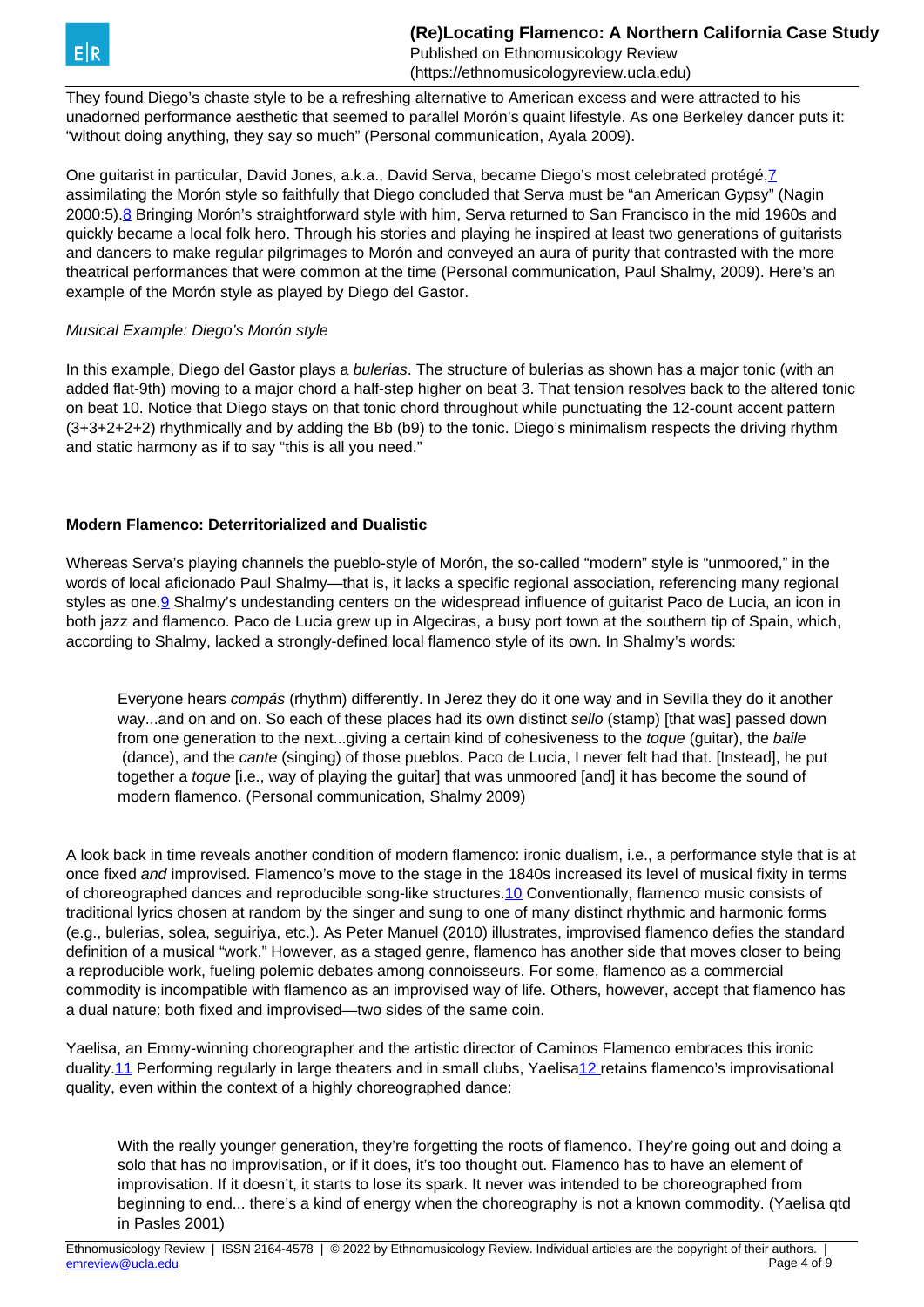<span id="page-4-0"></span>

[5]

Yaelisa dancing at floor level and in close proximity to the audience. The performance lacks stage lighting and uses a minimal sound system. Photo taken by Tony Dumas. Location: The Verdi Club in San Francisco.

Keeping with this, it is common practice for Caminos Flamenco's musical director, guitarist Jason McGuire[,13](#page-4-0) to meet briefly, if at all, with the company's dancers before a show. With fresh eyes and ears, McGuire's virtuosic accompaniments are largely improvised as a dance unfolds, forcing a fresh perspective of even the most thoroughly choreographed phrase. The elements of his unmoored style are drawn from flamenco, jazz, rock, heavy metal, and Latin American guitar styles, comprising an eclectic and complex "bag of tricks."

## Musical Example: Modern Guitar Style

The following video shows McGuire playing a bulerias, the same form we saw earlier but unlike the simplicity of Diego's pueblo style, McGuire's busier style seems to reflect his cosmopolitan lifestyle. In contrast to Diego's style, McGuire's is more harmonically active and uses more timbral variations than Diego and a larger variety of chord voicings.

## The bulerias rhythm starts at 0:55

## **Fusionists: Bridging Cultural and Musical Chasms**

A third style of flamenco exists in Northern California, one that fuses flamenco with other genres such as jazz, heavy metal, Cuban Son, etc. These performers are motivated to musically highlight points of unity between disparate cultures. One local composer Chus Alonso explains:

As a composer, the power of music to bring cultures together has always been of interest to me. In a highly interconnected world -- where lack of understanding between people of different cultural backgrounds often gives rise to conflict –- composers, I believe, have an important role to play in building bridges between traditions, cultures, sensitivities, and aesthetics. (Personal communication, Alonso 2010)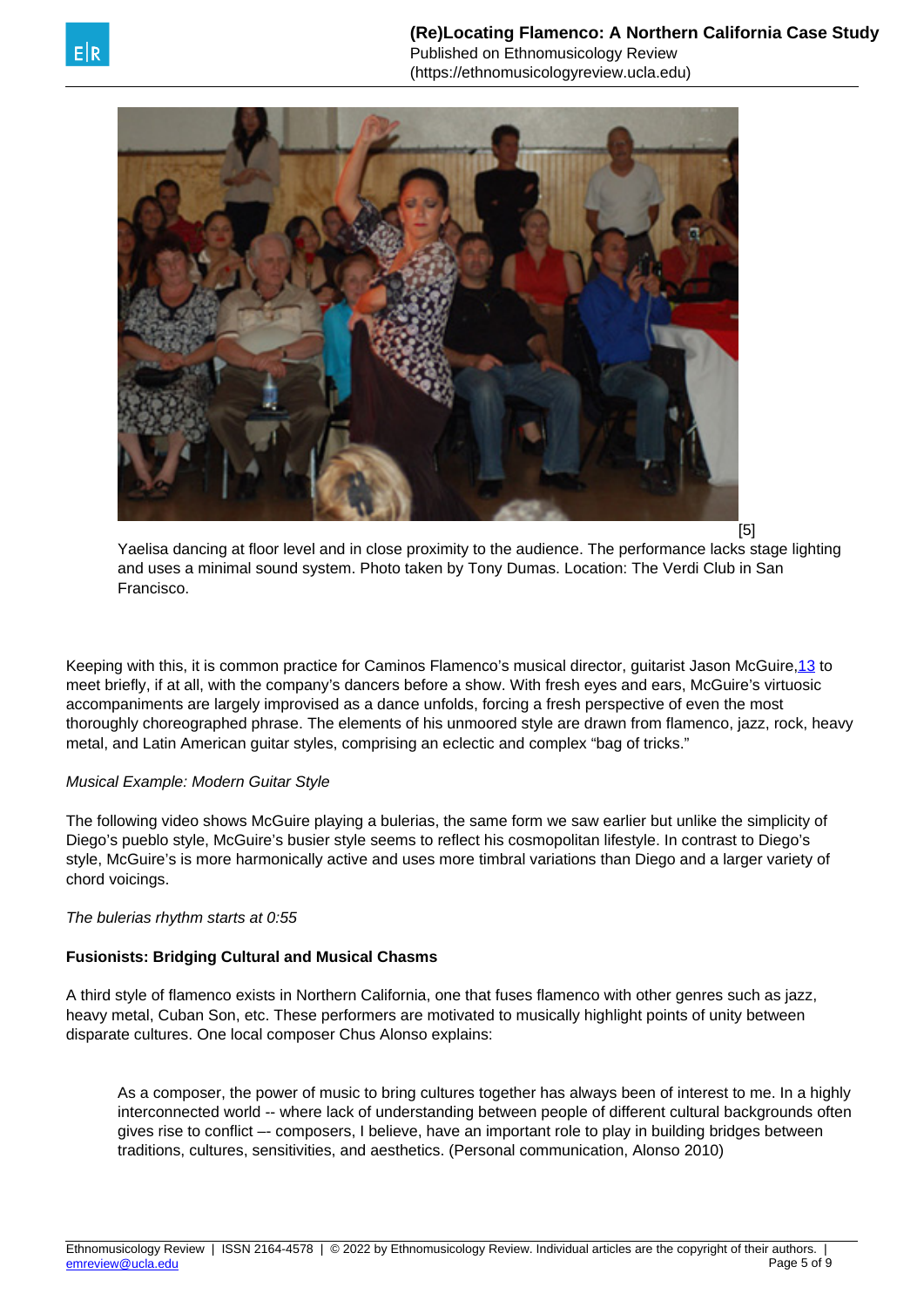<span id="page-5-0"></span>

Chus Alonso in his home studio in Albany, CA. Photo taken by Tony Dumas.

Alonso is the director and principle composer for Potaje, a band that blends flamenco with Cuban music and contemporary jazz. Married to an American, Alonso is from a small village in West-central Spain (Castile) whose inhabitants have strong ties to Cuba. Asserting a natural affinity toward bridging cultures, Alonso grew up playing and listening to Spanish and Cuban folk music, flamenco, classical music, and jazz (personal communication, Alonso 2009).

Alonso looks to flamenco's characteristic Phrygian modality as bridge-building material. He writes**:**

The Spanish composer Manuel de Falla reminded us that by restricting our music to two series, the major and minor modes. Western music [built] a border that separates us from the whole Eastern world and many other cultures. In that respect, flamenco is a West-East connecting bridge. ("Latin-Flamenco Rhythm Workshop" 2009)<sup>[14](#page-5-0)</sup>

Compositionally, the flamenco-phrygian mode offers Alonso two alternatives to Western tonal practices. First, is its inherent duality (i.e., implying both major and minor modalities) and second, its alternative to tonic/dominant structures. Although the phrygian mode, by virtue of its minor third scale degree, is minor, the convention in flamenco is to resolve its characteristic Andalusian cadence, seen below, to the major tonic, creating a curious relation between the root of the III chord (G B D) and the third of the I chord (E G# B). Further, in flamenco, the major triad, built one half step above the tonic, serves a dominant function **[**[see slide](https://ethnomusicologyreview.ucla.edu/Vol15media/DUMASslide19.jpg) **[7]]**.

Modality is one channel through which Alonso conceptually bridges cultures, another is musical structure. Alonso explains:

In Cuban music, [in] the section where improvisation happens, the montuno section, there is a vamp of often just two chords: tonic and dominant. This harmonic wave, together with a polyrhythmic background, creates the "groove." In many of my flamenco-rooted compositions where there is an improvised section I combine this concept of "groove" with flamenco sounds and rhythms. Instead of using tonic and dominant chords in a major or minor key, I use a flamenco phrygian mode with a "major flat nine" chord ["E(b9)", for instance] as the tonic chord, and a major chord situated half step above the tonic ("F"). This chord it is not, strictly speaking, the dominant chord, but it does have a similar function in this context.[15](#page-5-0) If the style of the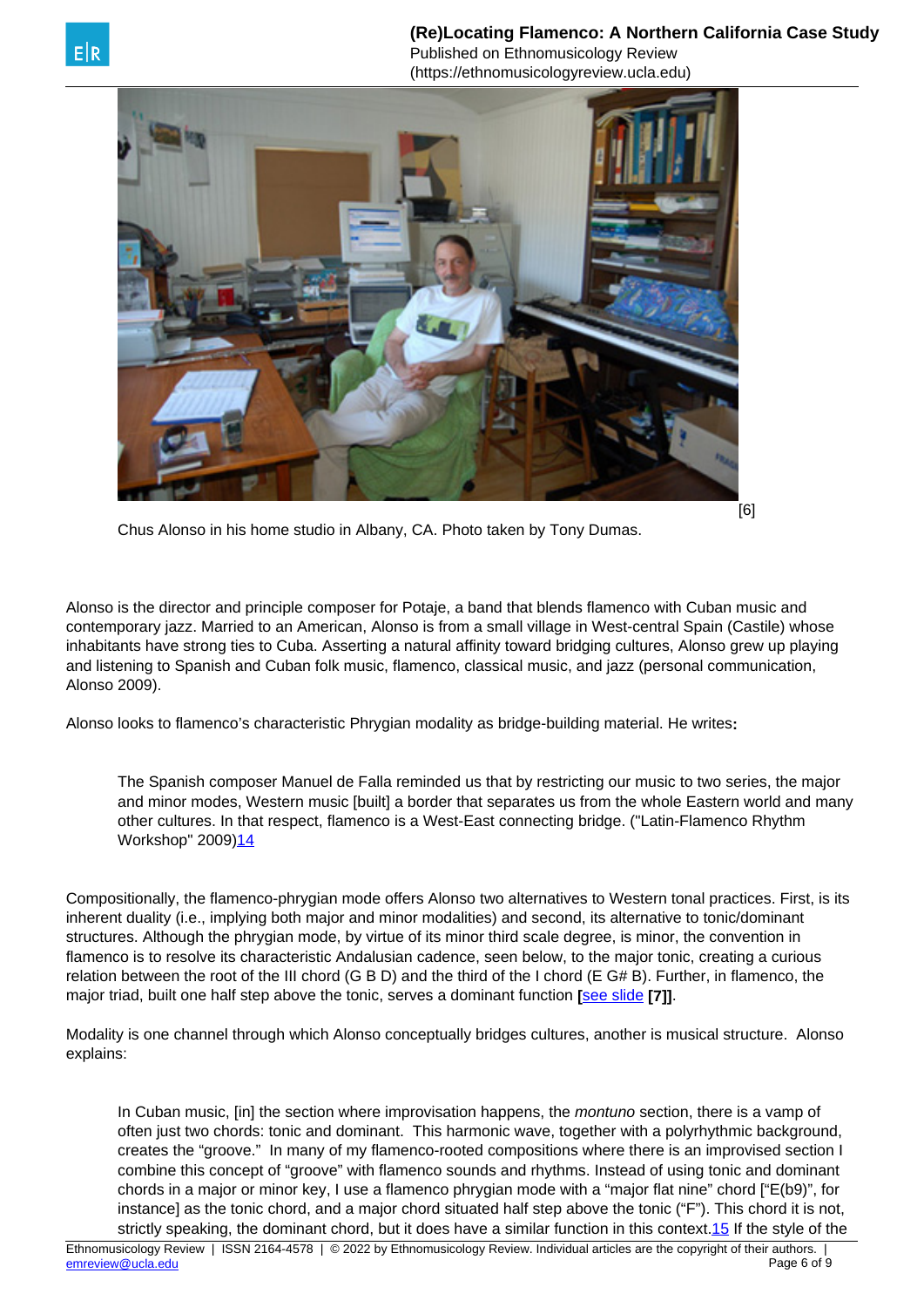<span id="page-6-0"></span>

piece is bulerias, I would respect the natural resolution of the bulerias; which goes off on "3" and comes back to tonic on "10" (assuming you count bulerias like: 12, 1, 2, 3, 4, 5, 6, 7, 8, 9, 10, 11). (Personal communication, Alonso 2009)

#### Musical Example: Flamenco Fusion

In this example, Alonso begins with an introduction of a phrygian melody in which the flute imitates guitar arpeggios on each note[.16](#page-6-0) The melody enters to the form of bulerias. As typical in jazz, after the melody is played, performers improvise over a set chord progression: here, it's Am, G, F, E (Andalusian Cadence).

The contrast between flamenco and jazz lies partly in the interaction between the improvisor and accompanist. It is typical in flamenco for the guitarist to support the singer, to harmonically and rhythmically anticipate their improvisation. Conversely, improvising over a montuno or vamp section relies on the consistency of a set accompaniment pattern.

When I play with a flamenco guitarist who is not used to Latin music I have to be very clear explaining how to play an improvised montuno section. The natural tendency of a flamenco guitarist is to follow the soloist harmonically and try to anticipate where he or she is going. In contrast with this, the montuno section stays constant on the same vamp in a very reliable and consistent way. The improviser uses this to build their improvisation. When the improviser goes off to "foreign" notes, their intention is not to move into a different harmonic progression but simply to build harmonic tensions. If however, you try to follow me, then I try to follow you, then we go no where. (Personal communication, Alonso 2009/2010)

And where Alonso wants to go is not always back to the pueblo of the Purist's folklore. Rather, he wants to explore a wider musical landscape where identity is bound not to a single location or lifestyle but where it reflects a vastly diverse, and at times contradicting, cosmopolitanism.

#### **Conclusion**

The three styles of flamenco presented here reflect different concepts concerning what flamenco is and how it can be used. For the Purists, flamenco is intimately tied to a very particular lifestyle, one that is all but lost to the modern world. Nostalgia and vigorous adherence to a simple and driving performance aesthetic help keep the Morón-style alive. The Modernists, however, embrace wider musical influences while remaining grounded in the concept of deep artistic expression through improvisation. For the Fusionists, artistic expression turns to humanistic expression that blends its flamenco voice with a chorus of other voices. In the end, there is no single flamenco style, rather an understanding that flamenco is the interaction of all three styles, what they share, and how they represent different ways of thinking about the world.

#### **Notes**

1. The room was called Las Cuevas, the caves. Los Flamencos de la Bodega would perform four nights a week (Wednesday through Saturday) and sometimes a fifth (Sunday). The modest door charge was split to pay the performers.

2. Note that these are my working categories as I conduct this fieldwork and not that of the actual participants.

3. The 1922 Concurso de Cante Jondo, directed by Lorca and Manuel de Falla "[a]ttempts to establish something 'essentially Spanish' in deep song, something worth saving from the pillage of commercialism" (Simpson 2007: 77). Melanie Simpson's dissertation illustrates how "Lorca's positive, even rhapsodic approach to the primitive nature of cante jondo suggests an attempt to recast the "backward" Spanish pueblo as a sort of dark ideal that despite its struggles preserves an authentic version of humanity untainted by European (Western) progress" (ibid.).

4. A tax that prohibited tourism was repealed in 1959 (Hooper 2006:17).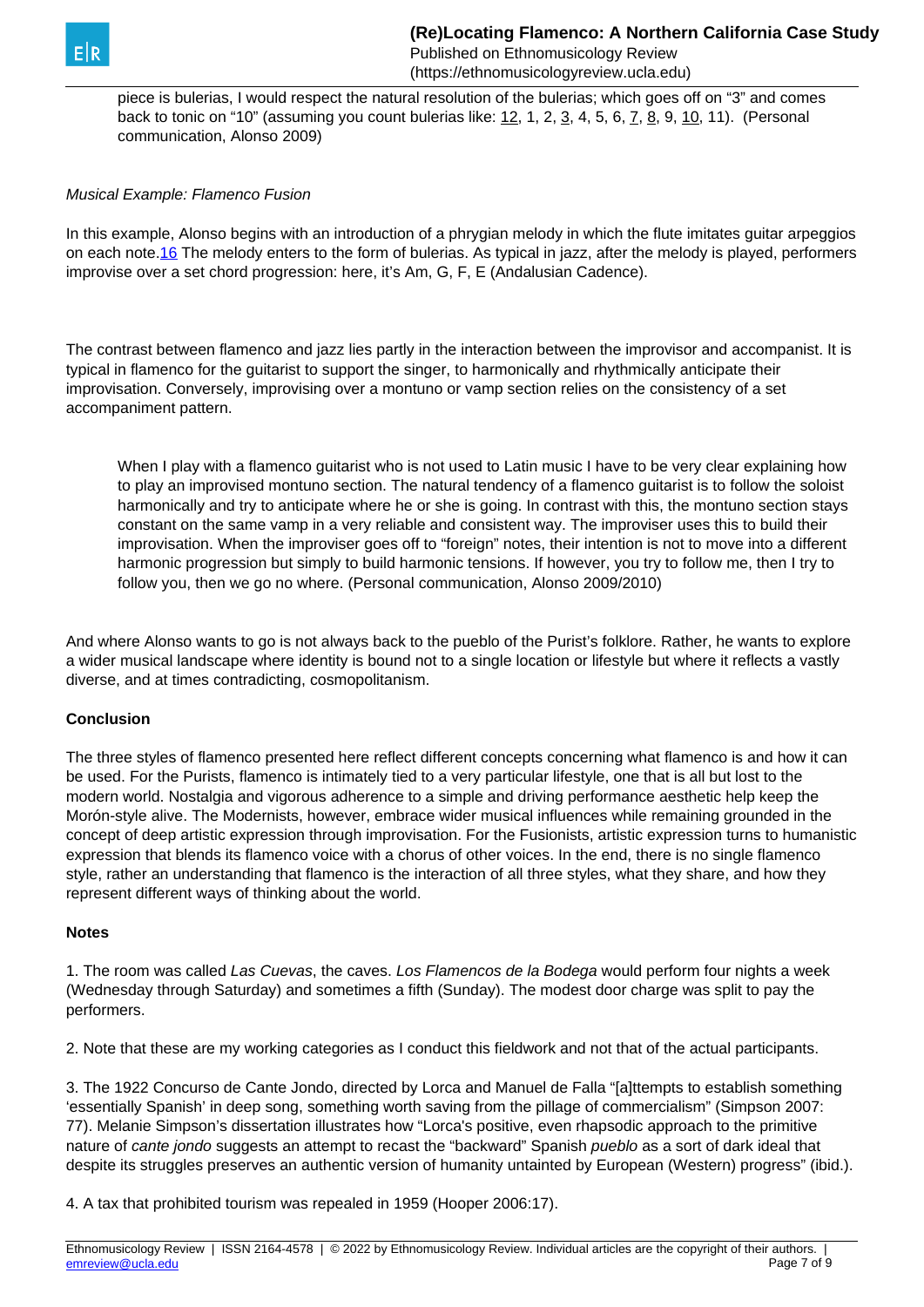

5. Pohren bought the finca from a renowned Californian bohemian painter, Judith Diem, who was the grandmother of California flamenco dancer, La Tania.

6. Daughter of Berkeley sociologist Cesar Graña, Mica went to Morón during the throes of America's cultural revolution in the mid 1960s. Jill Snow is the former American wife of the Spanish flamenco guitarist Pedro Bacán.

7. Serva is the Caló word for Seville. Jones, who now lives in Madrid, adopted "Serva" as a stage name early in his career.

8. Serva was however, from the Midwestern United States.

9. Paul Shalmy, a retired journalist, magazine editor, and longtime flamenco aficionado, is also the brother-in-law of David "Serva" Jones. Shalmy is the author of, El Cante Flamenco: A Guide for the Perplexed (1992), and one of three Americans to speak at the 2008 International Congress of Diego del Gastor. The other two were Serva and Jill Snow.

10. The first cafe cantante opened in Sevilla in 1842.

11. Perhaps it is better understood as a split personality in a shared body, each with its own purpose and style.

12. She is the daughter of Spaghetti Factory singer and dancer, Isa Mura.

13. McGuire was the recipient of the 1987 Downbeat "Dee-Bee" award in Jazz.

14. On the official website describing his Latin-Flamenco workshops held at San Francisco's Community Music Center.

15. This harmonic shift resembles a Neapolitan-like movement but functions like dominant, not predominant.

16. This example is Zorongo, a melody popularized by Garcia Lorca.

#### **References**

Alonso, Chus. 2009. Interview with the author. Albany, CA, July 12. ———. 2010. Interview. Albany, CA, January 2.

Ayala, Sara. 2009. Interview with the author. Berkeley, CA, July 16.

"Bulerias Diego del Gastor." latinosomos. [http://www.youtube.com/watch?v=W74IVr\\_90CQ](http://www.youtube.com/watch?v=W74IVr_90CQ) [8] (Accessed February 1, 2010).

Graña, Mica. 2009. Interview with the author. Berkeley, CA, July 21.

Hooper, John. 2006. The New Spaniards. Second edition. London: Penguin Books.

"Latin-Flamenco Rhythm Workshop." 2009. Chus Alonso:Potaje. <http://chus.carayanpress.com/latflamwrkshop.html> [9] (Accessed September 22).

Manuel, Peter. 2010. "Composition, Authorship, and Ownership in Flamenco, Past and Present." Ethnomusicology 54(1):106-135.

Nagin, Carl. 2000. "The Ballad of Gypsy Davy." East Bay Express, March 10.

"Paisaje Jerezano(Bulerias)-Jason

McGuire."<http://vids.myspace.com/index.cfm?fuseaction=vids.individual&videoid=1598668> [10] (Accessed February 1, 2010).

Pasles, Chris. 2001. "Flamenco's Next Step." Los Angeles Times, August 9.